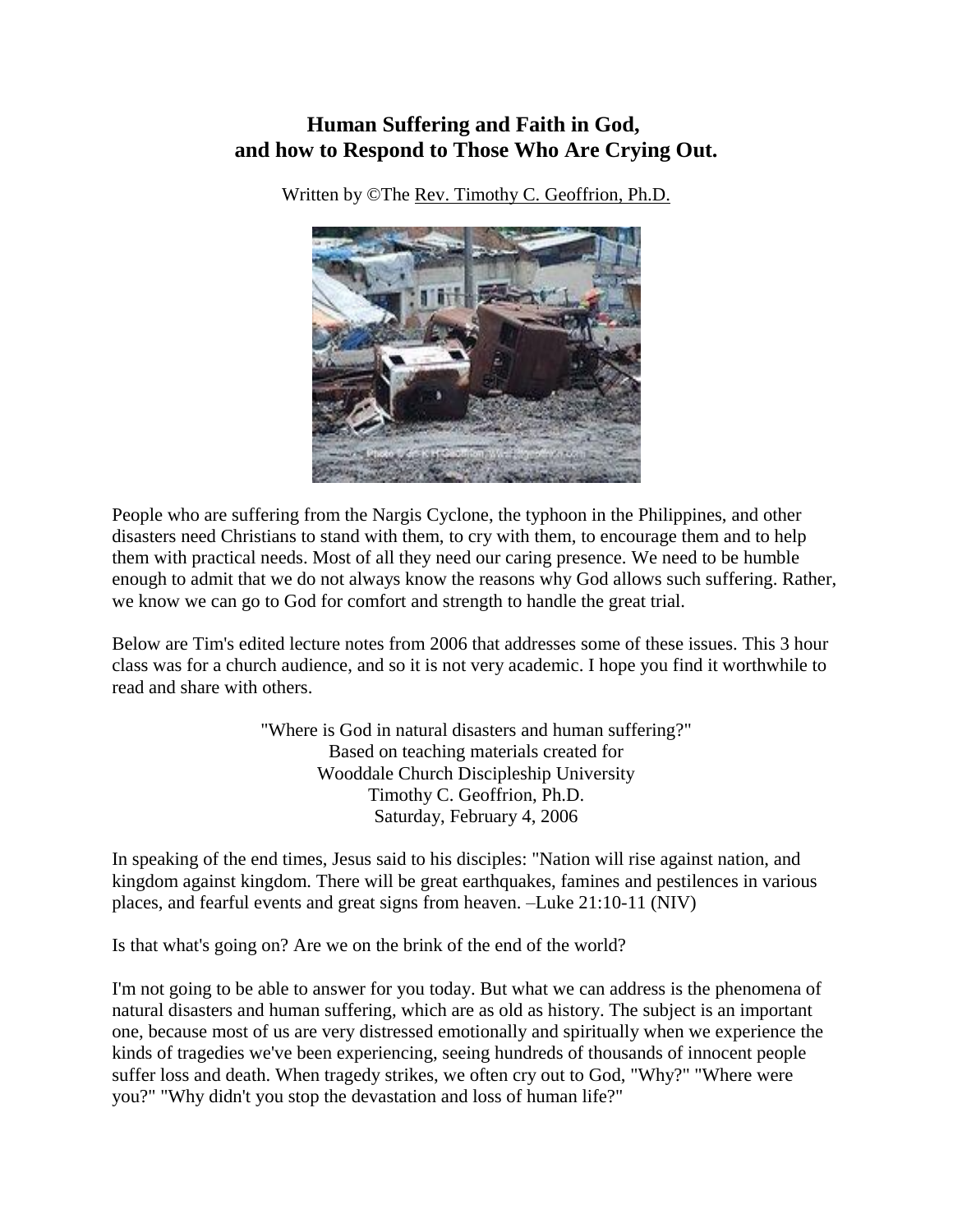This seminar is designed to help Christians try to reflect on these horrific and troubling events, without resorting to apocalyptic proclamations, and to consider how to best respond to them.

### Overview of day

Introduction: The Theological Problem of Human Suffering Competing Philosophical and Religious Interpretations Biblical Hope in Human Suffering Recommendations for Thoughtful Christians—how to best respond

## **Introduction—The Theological Problem of Human Suffering**

"Where is God in natural disasters and human suffering?" This is a profound question, which theologians and philosophers have answered differently over the centuries. It's is a thorny subject, both from an intellectual point of view and from an experiential point of view.

After September 11, 2001 (when planes were crashed into the World Trade Center) many people seemed to take comfort by believing that "God is in control." I think they meant, "This has all happened

according to God's will." But is that true? In what sense was and is God in control? And if God is in control, does that make God a good god or bad god?

After the Tsunami horror, about a year ago, the level of national anguish was so high that even the secular media grappled with troubling theological issues. For example, The Wall Street Journal ran

a special article, entitled, "When Faith Is Tested" (Friday, January 7, 2005, W1, 10). The article showed how death and devastation like we have just witnessed poses a serious test of faith for many people, because they cannot believe or accept that a good God, a loving God,could be indifferent to human suffering, or worse, could have somehow been the author of it.

In a similar way, every time a child or loved one dies prematurely, a child is kidnapped, a woman is raped, the question of the sovereignty of God is raised. Did God intentionally make this happen, or was it out of God's control? And if God is not responsible, who or what is? Humans? Chance? Aliens?

From the standpoint of world religions and philosophy, there are many different beliefs about God, God's involvement and/or responsibility, and human responsibility in natural disasters and in their aftermath. Contrary to what is often suggested in our modern culture, all religions are not basically the same and they do not all believe in the same god. However, as we go through a number of the key alternatives, you will note some overlap, especially in the western religions— Judaism, Islam and Christianity—which should not be surprising because they all have their origins in the God of Abraham.

Competing Philosophical and Religious Interpretations I cannot possibly do justice to every major world religion in a short seminar, partly because of time and partly because I have not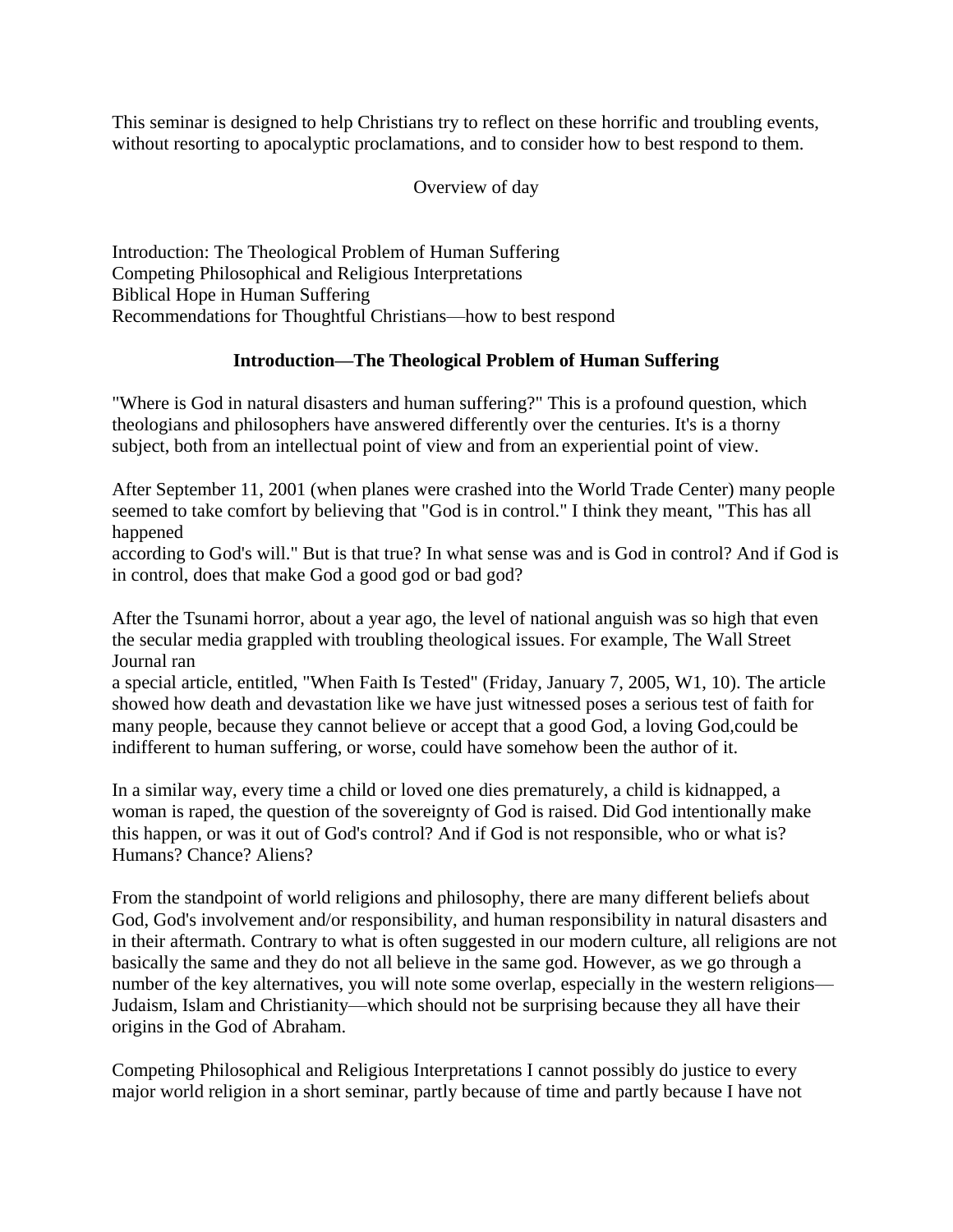devoted my life to studying other religions in great depth. But before we focus on a biblical response to human suffering, which is the main focus of our time together, a thumbnail sketch of some competing philosophical and religious interpretations will create a backdrop for our upcoming discussion.

## **Eastern religions**

Hindus believe in reincarnation and karma, i.e., what you do in one life will be rewarded or punished in the subsequent life. Hindus might tend to understand any particular disaster as bad karma, the

consequence of wrong living in a previous life. Conversely, through the prayers of the people, there is the possibility of being reincarnated to a better life, in which case the Tsunami as done them a favor.

Theravada Buddhists do not generally believe in a personal god, while Mahayana Buddhists believe in the spirit of Buddha. The great aspiration of Buddhists is to become enlightened and to escape the cycle of reincarnation. Human suffering is part and parcel of this life, and they may not look for any other particular explanation for the death and devastation of the Tsunami. As with all suffering,

Buddhist are likely to advise that one detach oneself from the mental and emotional reactions humans are prone to make in such circumstances. (This response reminds me a little of the Stoics of

Jesus' day.)

## **So-Called "New Age" Groups**

New Agers do not represent one alternative religion. Rather, "new age" is a catchall term that describes any number of different individuals and groups. In one form or another, New Agers draw on an eclectic mix of eastern religions, astrology, ancient cults and practices, sometimes Wicca. They tend to be very "spiritually" oriented, but rather than look to the Bible or any major world religious tradition for guidance, they construct their own hodgepodge of beliefs and practices—looking to religious experiences, spiritual guides, old souls, mediums, the stars, Mother Earth, etc. for "truth."

Among New Age adherents are those who want us to transcend all particular religions and competing conceptions of God in order to find a meeting place in love, compassion, sharing and giving. A new age answer to the horrors of natural disaster might be that we need to stop fighting over religious dogma and learn to love more and pray more to send positive vibrations throughout the universe.

Deepak Chopra, for example, told Larry King in response to the Tsunami: that he sees God as all the forces of the world combined, "the forces of creation, the forces of protection and the forces of destruction." What we need, according to Chopra, is to be more in touch with Earth (Gaia) and quiet the turbulence of the world by collective action. (See Deepak Chopra's interview by Larry King, 1/7/05)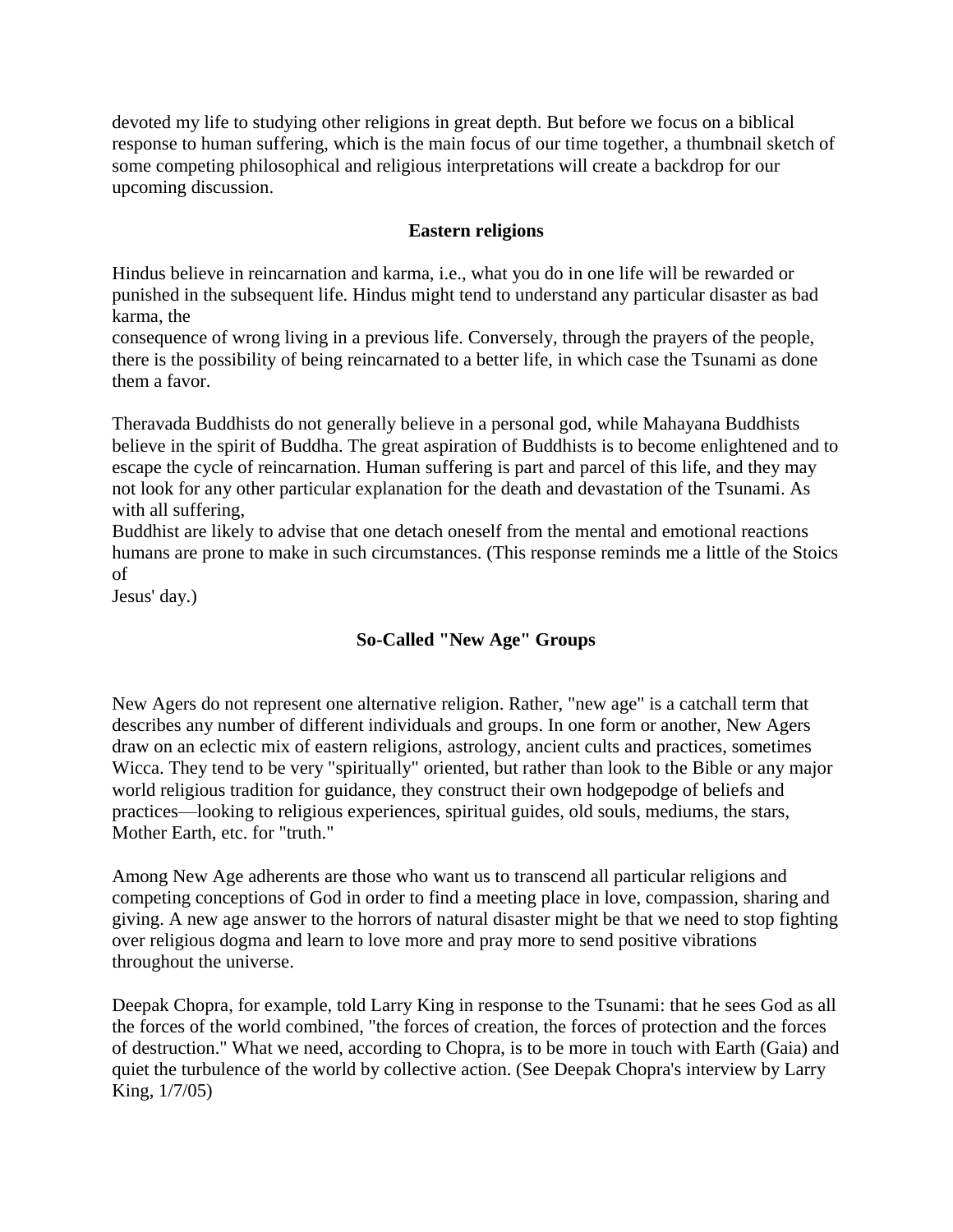Thus, the focus of this approach to human suffering is not to look at the cause as much as to look to ways we can bind together to create a more loving, peaceful, balanced world, in the hope that our action will influence the forces of Nature.

#### **God-less views**

Deists, such as Thomas Jefferson, believe in a God as a type of clock winder. God created the world, set things into motion, and let happen whatever happens. Thus, a Deist today might say that God had nothing to do with what happened. It's nature gone awry for one reason or another.

An agnostic and an atheist would come to a similar ending point as the Deist, even though agnostics believe we can't know anything for sure about "God," and atheists don't believe in God at all. The common denominator of them all is that in disaster they will not look to God but to chance or human beings both for blame and for hope.

Whether there is a God or not, what matters is what humans do or don't do. We're on our own. We'd do well to accept that and act accordingly, they might say.

#### **Western religions**

#### **Judaism**

Religious Jews tend to believe that God is sovereign and gives life and takes it away. It is up to God to make such decisions about who lives, who dies, and when these things take place.

On the other hand, there are some modern day Jews, such as Rabbi Kushner, who teach that God suffers with us and is basically powerless to control human affairs. We may look to God as sympathetic support,

but not as a force that causes suffering or stops it.

#### **Islam**

Muslims tend to regard everything that happens in life as the will of Allah (or "God") to which they must submit, a response that isfundamental to their understanding of a proper relationship with God. In such situations, God may be punishing people or has reasons that are beyond human comprehension. But no matter. If Allah wills it, so be it.

#### **Christianity**

Christians, Roman Catholics and Protestants alike, tend to fall intoone of three camps. 1. With the traditional Jew and Muslim, many Christians believe that God is completely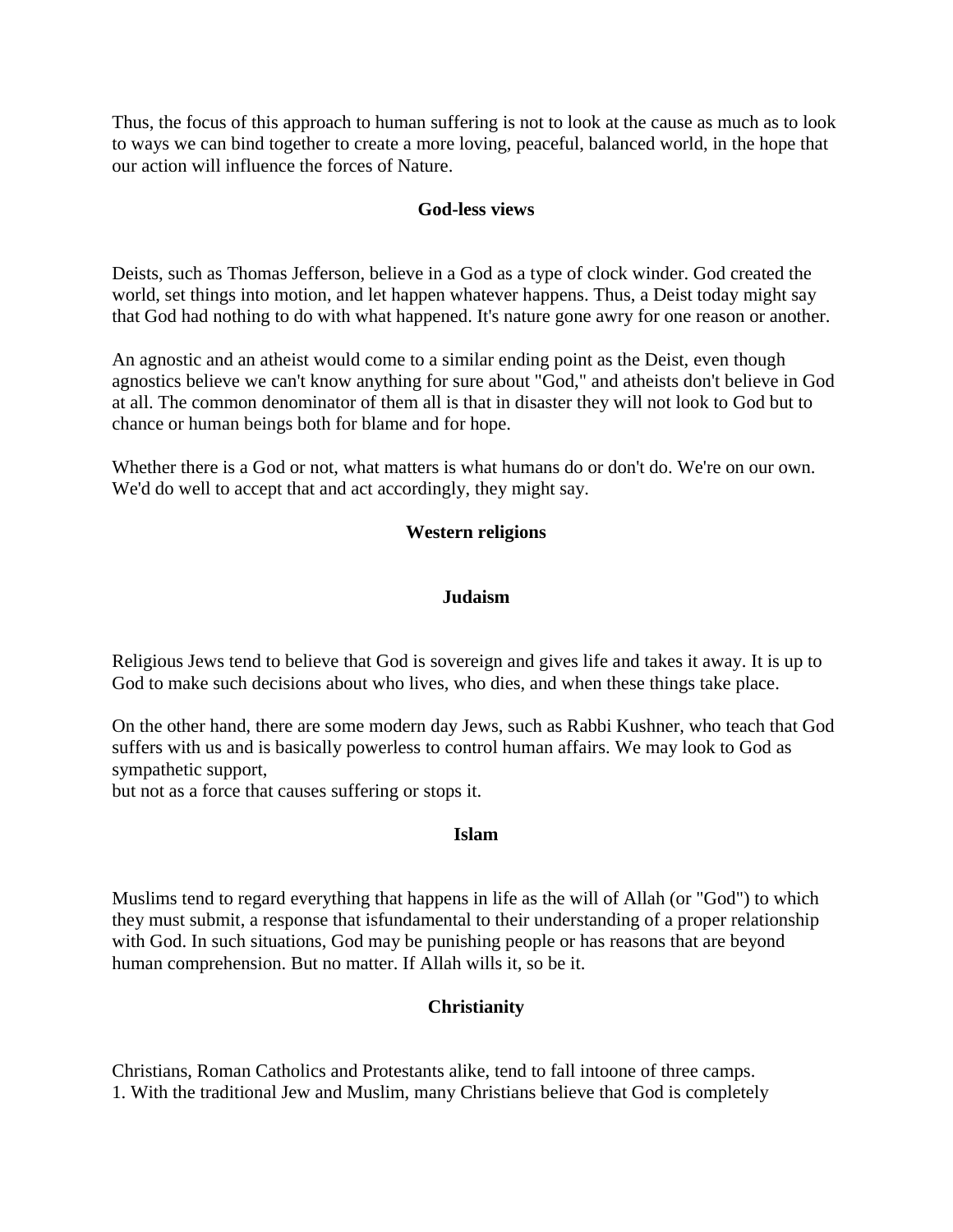sovereign, meaning that nothing happens without his approval, if not direct action. Thus, what happened in the Tsunami was the will of God in some way, and should be accepted as such, as painful and fearful as it is. It may be that God allowed this disaster to wake us up and call us to repentance; or that there is some other mysterious purpose that we have to discern or may never figure out.

Focus: God is responsible.

2. Other Christians, confine God's sovereignty to matters of salvation, and consider that much of what happens in the natural world is subject to forces separate from God. Within God's sovereignty, he has carved out a sphere of freedom, according to this view. As a result, we now live in a world that is contaminated by intentional and unintentional rebellion against God (i.e., sin), and even nature is

out of whack because of it. (Paul taught that God subjected nature to decay, perhaps in response to human sin. See Romans 8:19-22.)

God, then, is not the author of the disaster, but is at work offering redemption from sin. The Christian hope is that some day not only will humans be freed from all sin and suffering, but nature will be restored as well. In the meantime, God remains our best resource to go for help, comfort and hope in the face of our suffering.

Focus: God may have some responsibility; but natural forces and humans do, too.

3. Still other Christians completely leave aside the role of God in natural disaster and human suffering. Instead, they focus almost exclusively on the role of human beings, both in causing human distress and in alleviating it. Humans may not have caused the Tsunami, but human negligence or greed or some other moral failing is responsible for the deaths and destruction. God is in those who respond to the disaster by helping others.

Focus: Humans must take responsibility.

## **The angry, distraught and confused**

Then there are those who, regardless of the official position of their religion, are calling into question whatever they have been taught or have believed. They're angry, they're afraid, they're devastated.

Some jump to the conclusion that God must not be good if he/she allowed this to happen. Others have suddenly become atheists, because they can't imagine a good God allowing this to happen. (Some, I

imagine, have become atheists in name only. They actually believe in God, but they are so angry at him/her that they are willing to fool themselves into thinking they don't believe in God; they don't know

how else to strike back on a subconscious level.)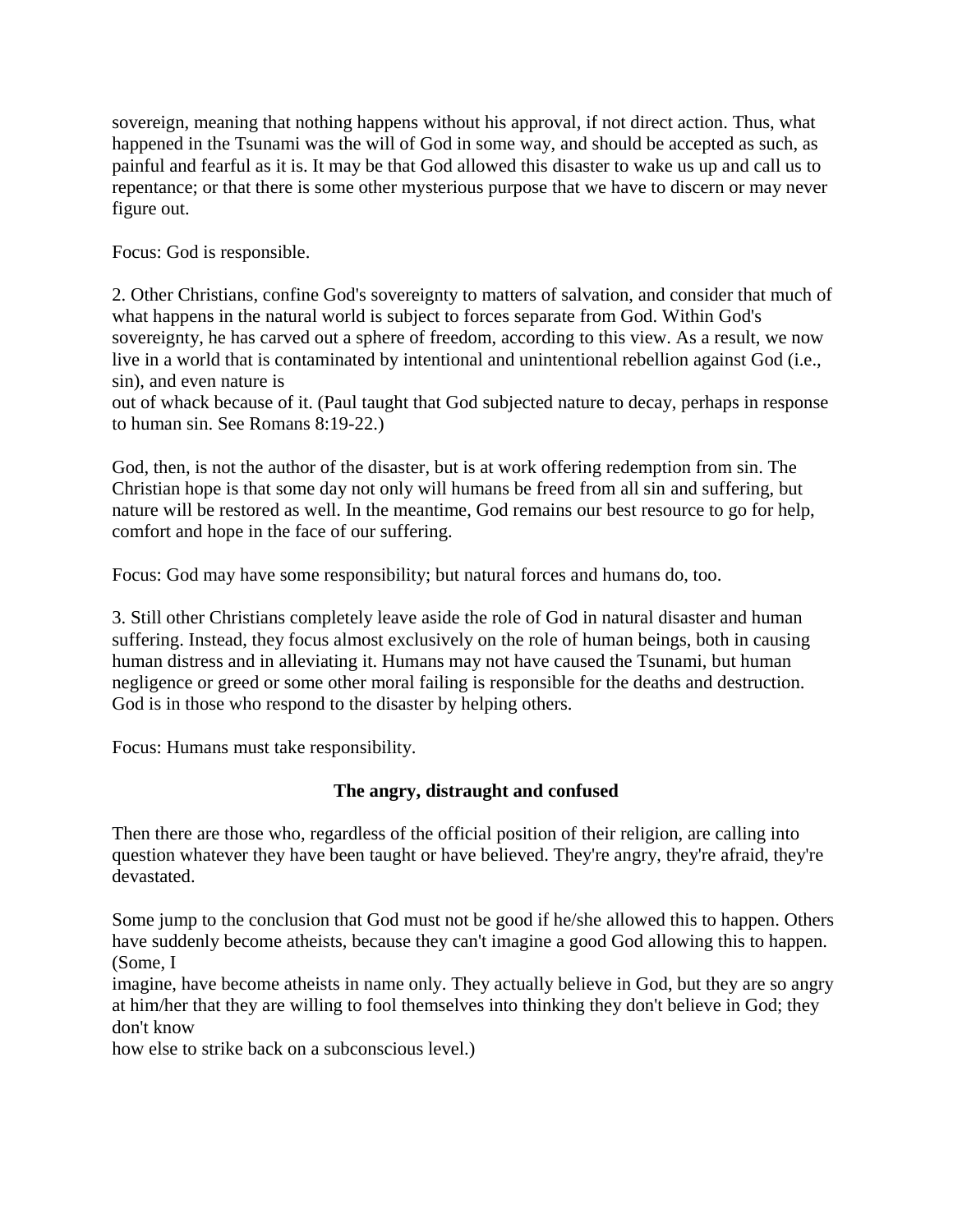For many others, they are just plain confused. This disaster is prompting them to ask theological questions they have never had before. They want answers, but they just don't know what to think or

to believe.

## **Biblical Hope in Human Suffering**

For our purposes today, let's look at one brief, well known, passage in the New Testament that addresses the issue of God's role in human experience as a source of hope in the midst of tragedy and suffering.

Romans 8:28-31

• God is constantly at work in the lives of those who love him—whether through difficult, unplanned circumstances or through deliberate spiritual disciplines (8:28).

• God's sovereignty means he is orchestrating the outcomes of our life's experiences for our good (8:28). Paul doesn't say God plans everything that happens, but that God works all things that happen

together for good. So he doesn't answer the question of human freedom or how certain things come to happen or even whose responsibilitycertain experiences are. He says God works whatever happens for good.

• And whose good? (8:28) The good of those who love God and are called according to God's purpose. God's good working here is focused on believers who are called according to his purpose, a sign of which is that they love him. [This is not a statement about those who don't love him, or about our taking credit for loving him. Human free will and responsibility are not the subjects. God and God's activity are the subjects.]

• And what is that good? (8:29-30) God's goal is not to accomplish our agenda, but his purposes—to help us become more and more like his son, Jesus Christ. When God works in us according to his purposes for us, that is "good" for us. In fact, I'm sure Paul would say, that is the best possible good for us.

• And what does it mean that God is for us? (8:31) No one and nothingcan ultimately thwart God from accomplishing his good purposes in our life.

• What about "bad" things that happen to us all the time, some of our own making and some well beyond our control? Paul is not addressing those situations here. There are other passages that detail the misery humans bring on themselves due to their choices. The teaching here on the sovereign activity of God is intended to reassure believers that God's ultimate plan for each of us cannot be thwarted. We are secure in God's hands—not protected from the hardships of this world, but

assured of getting all the way home.

## **Personal story closer to home.**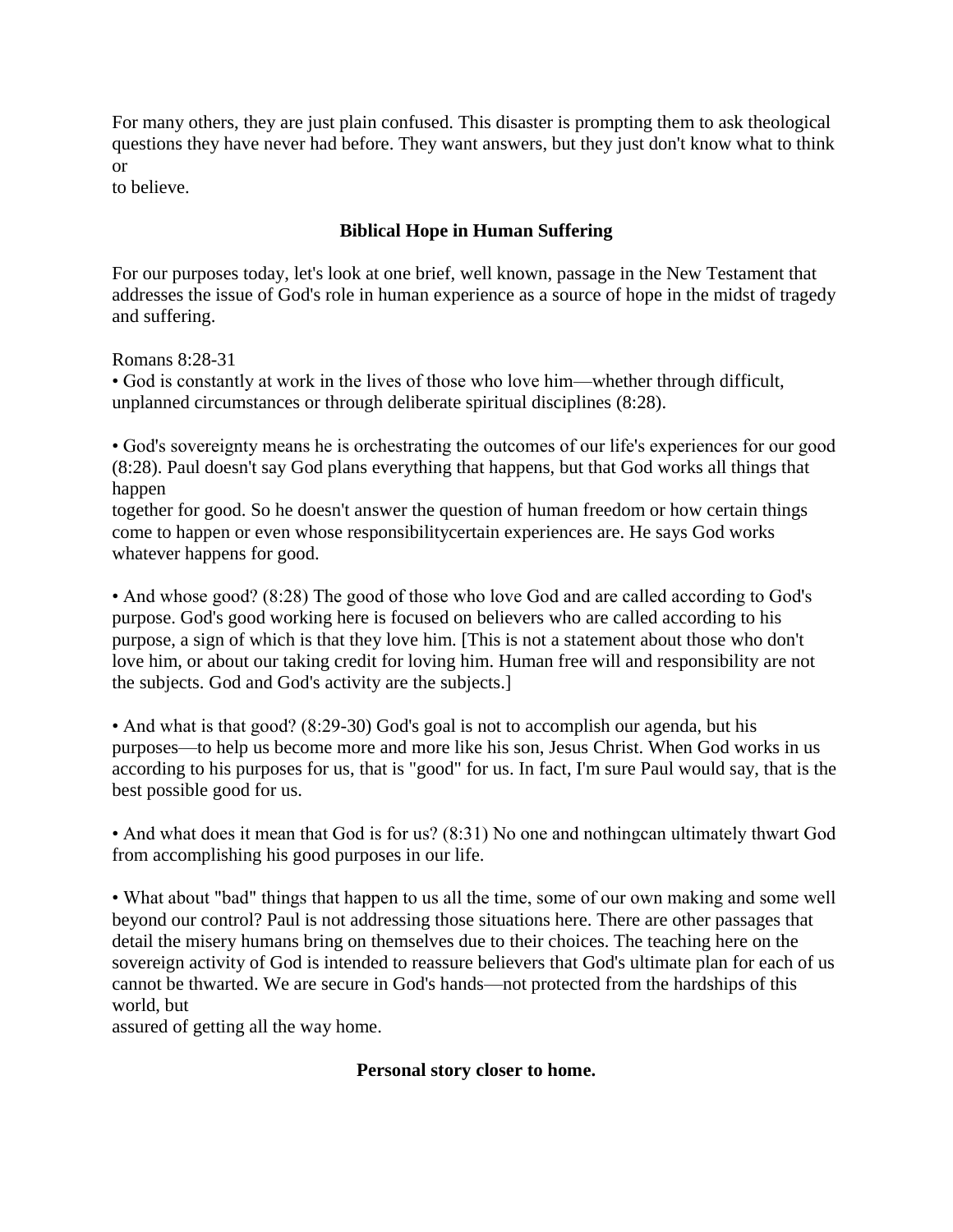My mother suffered from Alzheimer's for at least 15 years. She couldn't even open her eyes, let alone talk or relate to those around her. How could God possibly work her situation for her good? I couldn't answer that easily. But I chose to trust that ultimately, even Alzheimer's disease cannot thwart God's good purposes for my mother's life. Her earthly life and consciousness appeared to be finished, even though her heart kept beating; but I trusted that ultimately her life was being kept safely in God's hands for eternity. I trusted that there would be a better day for her, and in the meantime, I remained open to seeing what good God may produce in my life through her ongoing condition and our suffering with her.

## **For further biblical study:**

Please see Romans 5:1-8; 8:19-27, 28-31; 2 Corinthians 1:3-4; Hebrews 2:18; 4:16-17.

## **Recommendations for Thoughtful Christians**

In the face of our intense emotional reactions and the various alternative beliefs and philosophies available to us in the world, we need to create a constructive strategy to get our bearings.

1. First, try to separate your emotional distress from your thinking about God. Your violent reaction is a sign that something is wrong—people died, children orphaned, and lives and livelihoods were ruined; but don't jump to the conclusion that the fault lies with God. Grief and distress, even anger, are appropriate emotional responses to tragedy; but thinking about God requires thoughtful reflection outside of the realm of emotional reaction.

2. Second, be open to faith in the midst of a lack of understanding. By giving up on the search for truth, you almost guarantee that you will not find it. To continue to search for the truth, as seemingly impossible as the quest may seem, is to leave open the possibility that you may find it; or it may find you!

[William James, the famous psychologist and philosopher of the 19th century wrote a penetrating essay, entitled, "The Will to Believe." In it he challenges the empiricists, those who require physical or scientific proof for their beliefs, by pointing out that in the realm of spiritual truth, faith is required. If they rule out the knowledge that can be only gained by first believing, they guarantee that they will never believe. In other words, though we may never know and understand everything about God or life, choosing to put our faith in God is an important first step in coming to understand more than you could understand without faith. As Augustine first formulated, "faith seeks understanding." Theologians through the centuries add to that, "and faith makes understanding more possible."]

3. Third, decide where you are going to go for knowledge about God. One source is not as good as another in light of the fact that there are vastly different views about God and God's activity in the world. Will you put your trust in the Christian Bible? The Koran? The Hebrew Scriptures? The Vedas or Hindu Scriptures? Will you reject any notion of a personal God and turn to Buddhist writings or humanistic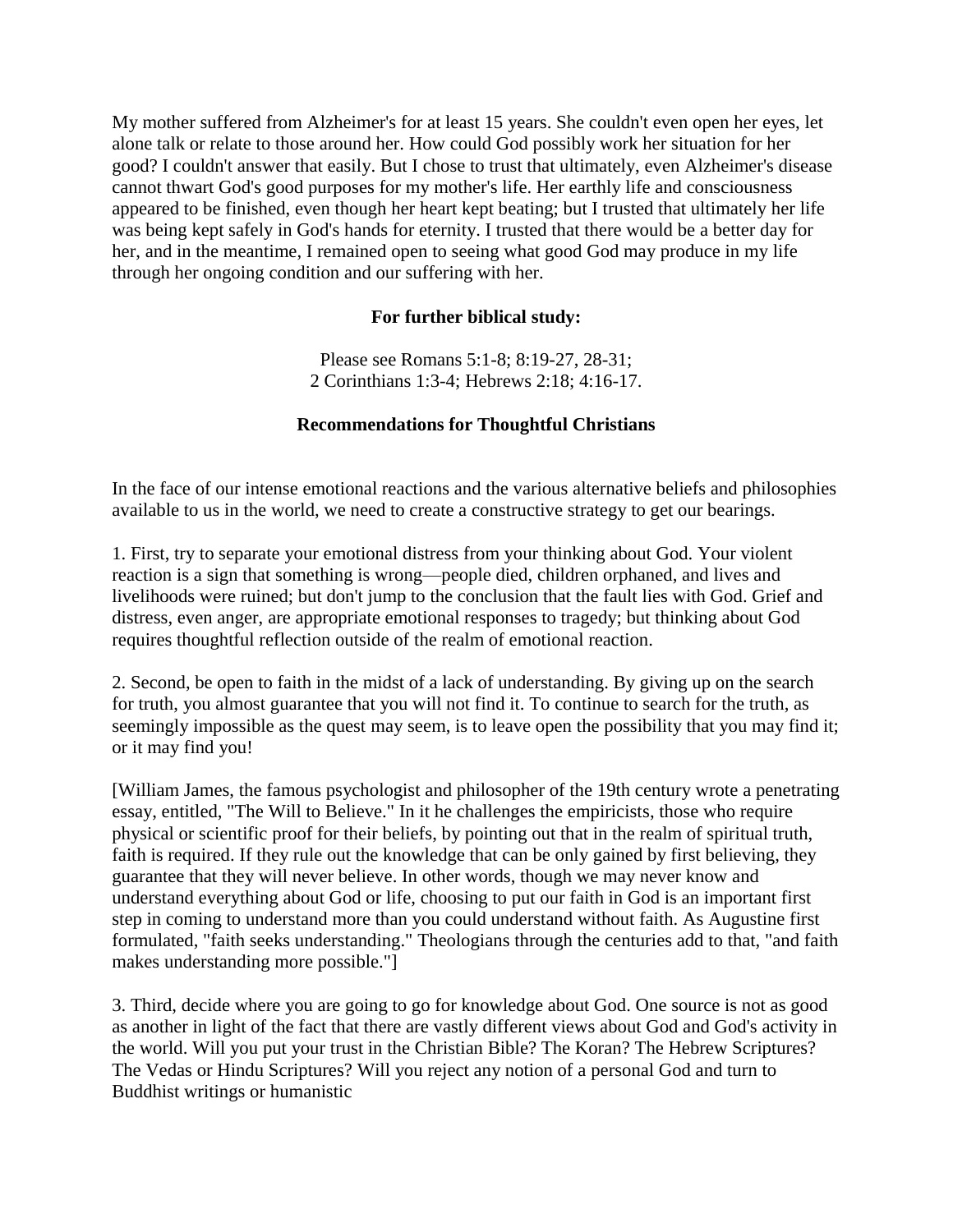philosophies of deists, agnostics or atheists? Or will you trust your own intuition and your own theological interpretation of your experience? How about astrologers and spirit guides? How will you

decide?

To throw up your hands because you're overwhelmed at all the choices or because you think it is useless to try to discover the truth is to make a different type of choice. You've heard it said, "to not decide

is to decide." You may need some help from your pastor or teachers to sort out these different views of God; but it is a worthwhile endeavor. (In philosophical terms, the quest for truth and examining

how we know what we know is called epistemology.)

4. Fourth, if you believe in God, it is helpful to acknowledge our limited ability to explain God or a natural disaster. If God exists, God is certainly greater than any of us and exceeds our ability to

fully understand. Holy Scripture, at least in the Christian tradition, portrays God as personal, just, loving, merciful and active in the life of those who seek him. Contrary to the gods of ancient Greece and Rome, the God of the Bible is not immoral, selfish, or prone to do dirty tricks on humans. The Bible then can relieve some of our anxiety about whether or not God is trustworthy and for us or not. However, it cannot help us understand everything that happens in human experience. We will always be left with some question marks. Ultimately the theodicy question (how can a good God, if omnipotent and omniscient,

allow evil and 'innocent' human suffering?) cannot be answered.

5. Fifth, what else is available to us? We cannot change the past, and it is unlikely we can ever fully explain what happened. But we have today, and we may seek God in the present. According to the Christian teaching in the Bible, God offers a personal, loving relationship with those who put their faith in him and accept his Jesus Christ as the Savior of the world. God offers redemption from our failings and hope for our eternity; but on God's terms, not ours. Seek to be a positive presence in the world.

## **Something to hang on to**

Based on my own study of religion, philosophy and Christianity in particular, I have come to some tentative conclusions that I find helpful. The Bible offers a number of different possible causes for human suffering: natural consequences of human wrongdoing to themselves or others, God's punishment for wrongdoing, God's training or discipline of those he loves, and a situation that God intends to use to bring God honor and glory somehow (e.g. John 9). But sometimes things happen that we can't easily tie to any particular human or divine source, such as a Tsunami. Natural disasters and freak accidents are the hardest events to explain theologically or accept emotionally.

In such circumstances, the most fruitful response I know when a human tragedy has gotten my attention, is to talk to God about it and work for a constructive response. Specifically: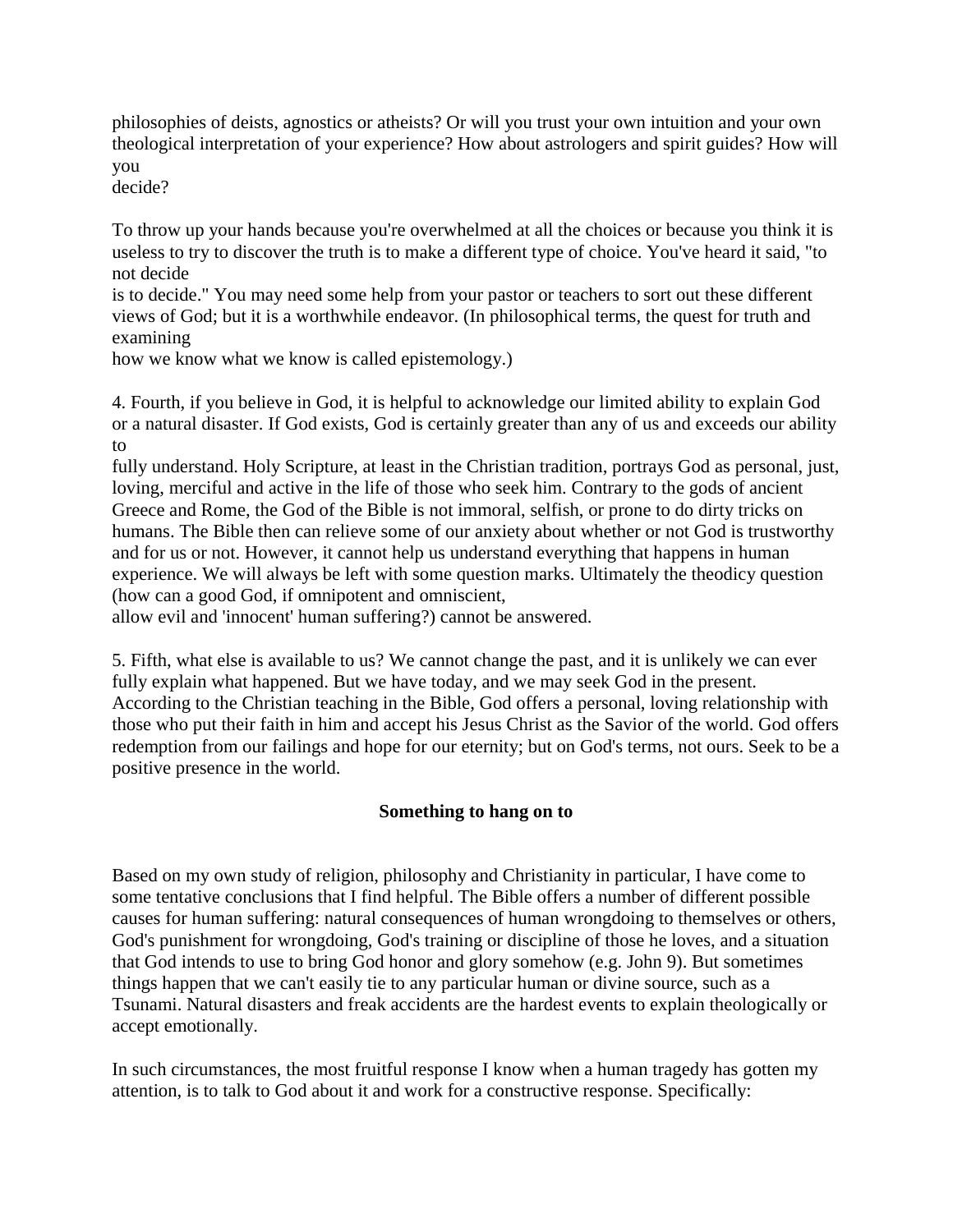1. I allow myself to feel the horror over the destruction of human life, and I let myself be reminded that this life is temporary, uncertain and sometimes dangerous.

2. I allow myself to pour out my anguish, my anger, my grief, my fear or whatever else I may be feeling to God, as the Psalmists often did. God can handle it, and we often need to let the feelings out, before

transformation can take place.

3. I pray to be able to make most of today and that I will invest myself in things that truly matter and last for eternity.

4. I admit that I cannot possibly fully grasp God's role in human suffering, because I as a finite, mortal being, I cannot expect to fully understand the infinite, Creator and Sustainer of the Universe.

5. I realize that at some point I have to choose how I will attempt to relate to God in the face of human suffering. Will I remain disappointed, hurt, afraid, angry, and filled with doubt? Or, will I choose to trust the God of the Bible, which tells me that I can trust—not for health, wealth and freedom from suffering, but for my eternal salvation.

6. I actively engage God in prayer. I reach out to God for comfort, perspective, strength and hope when the suffering touches me directly; and I pray for others when it touches them.

7. I seek to be part of the solution as I can and feel I should. I ask God for wisdom and grace to respond in ways that reflect his sacrificial love and service, which Jesus modeled in his life and death.

## **Conclusion**

Scripture offers many reasons for human suffering, but in our hearts and minds, we struggle terribly when innocent people get hurt and die. While we are not given all the answers we would like, we are encouraged to trust that God is good and that God is actively at work in the world for the good of those who love him, according to his purposes. We may not have the option of fully understanding, but we do have the opportunity to reach out to God in trust to learn, to grow, and receive grace and help in our time of distress and need.

## **Personal Application**

- How are you responding to the suffering of the world and in your own life?
	- What are you thinking about God?